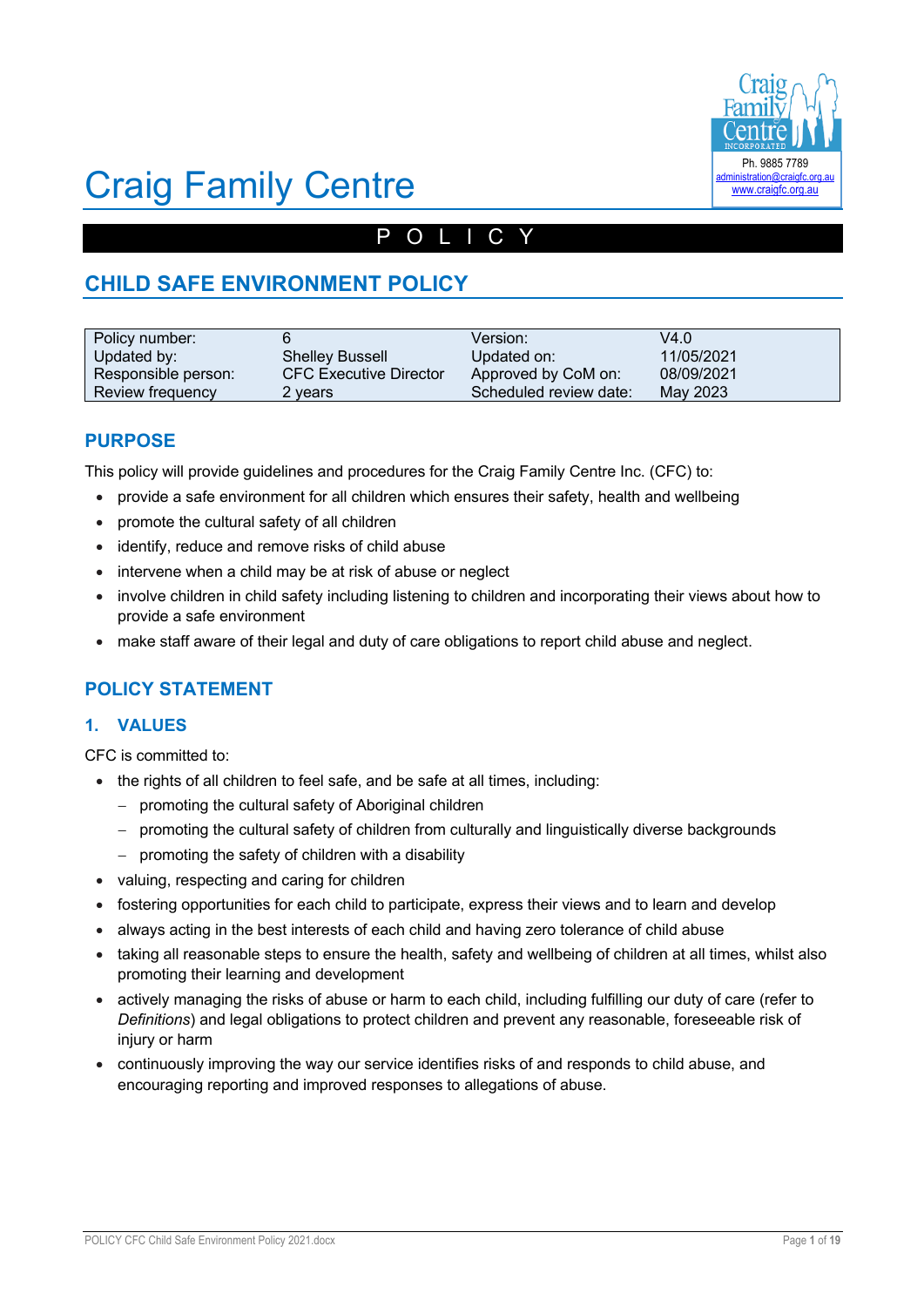## **2. SCOPE**

This policy applies to the CFC's employees, contractors, students on placement, volunteers, parents/guardians, children and others attending the programs and activities of CFC, including during offsite excursions and activities.

### **3. BACKGROUND & LEGISLATION**

#### **Background**

A key requirement of the National Law is to ensure the safety, health and wellbeing of children attending education and care services (section 51). Every reasonable precaution must be taken to protect children being educated and cared for by the service from harm and from any hazard likely to cause injury (section 167).

Under the *Education and Care Services National Regulations 2011*, the approved provider of an education and care service must ensure that the nominated supervisors and staff members at the service who work with children are advised of:

- the existence and application of the current child protection law
- any obligations that they may have under that law (regulation 84).

Under the National Quality Standards, management, educators and staff are required to be aware of their roles and responsibilities to identify and respond to every child at risk of abuse or neglect (element 2.2.3). At all times, reasonable precautions and adequate supervision must be provided to ensure children are protected from harm and hazard (element 2.2.1).

Children's services operating under the Children's Services Act 1996 must be operated in a way that ensures the safety of the children being cared for or educated, supports the health and wellbeing of those children and ensures the developmental needs of those children are met (section25E). The proprietor of a children's service must ensure that every reasonable precaution is taken to protect children being cared for or educated by the service from harm and from any hazard likely to cause injury (section 26).

The Approved Provider, Persons with Management Control, Nominated Supervisor, Persons in Day-to-Day Charge, staff, contractors and volunteers of early childhood services have legal and duty of care obligations to protect children under their supervision and care.

Duty of care obligations (refer to *Definitions*) require the Approved Provider, Person with Management or Control, Nominated Supervisor, Persons in Day-to-Day Charge, and staff to take reasonable steps to protect children from injury that is reasonably foreseeable.

In addition, organisations have a duty of care to take reasonable precautions to prevent the abuse of a child by an individual associated with the organisation while the child is under its care, supervision or authority (refer to Organisational duty of care in *Definitions)*.

The duty will relate to individuals associated with an organisation, including but not limited to committee members, employees, volunteers and contractors.

*The Children, Youth and Families Act 2005* provides the legislative basis for the provision of services to vulnerable children, young people and their families, and places children's best interests at the heart of decision-making and service delivery.

Any person who forms a reasonable belief (refer to *Definitions*), that a child is in need of protection may report their concerns to the Child Protection (refer to *Definitions*).

Early childhood teachers are required to be registered with the Victorian Institute of Teaching and are mandatory reporters (refer to *Definitions*). In addition, all educators with post-secondary qualifications in the care, education or minding of children and employed or engaged in an education and care service or a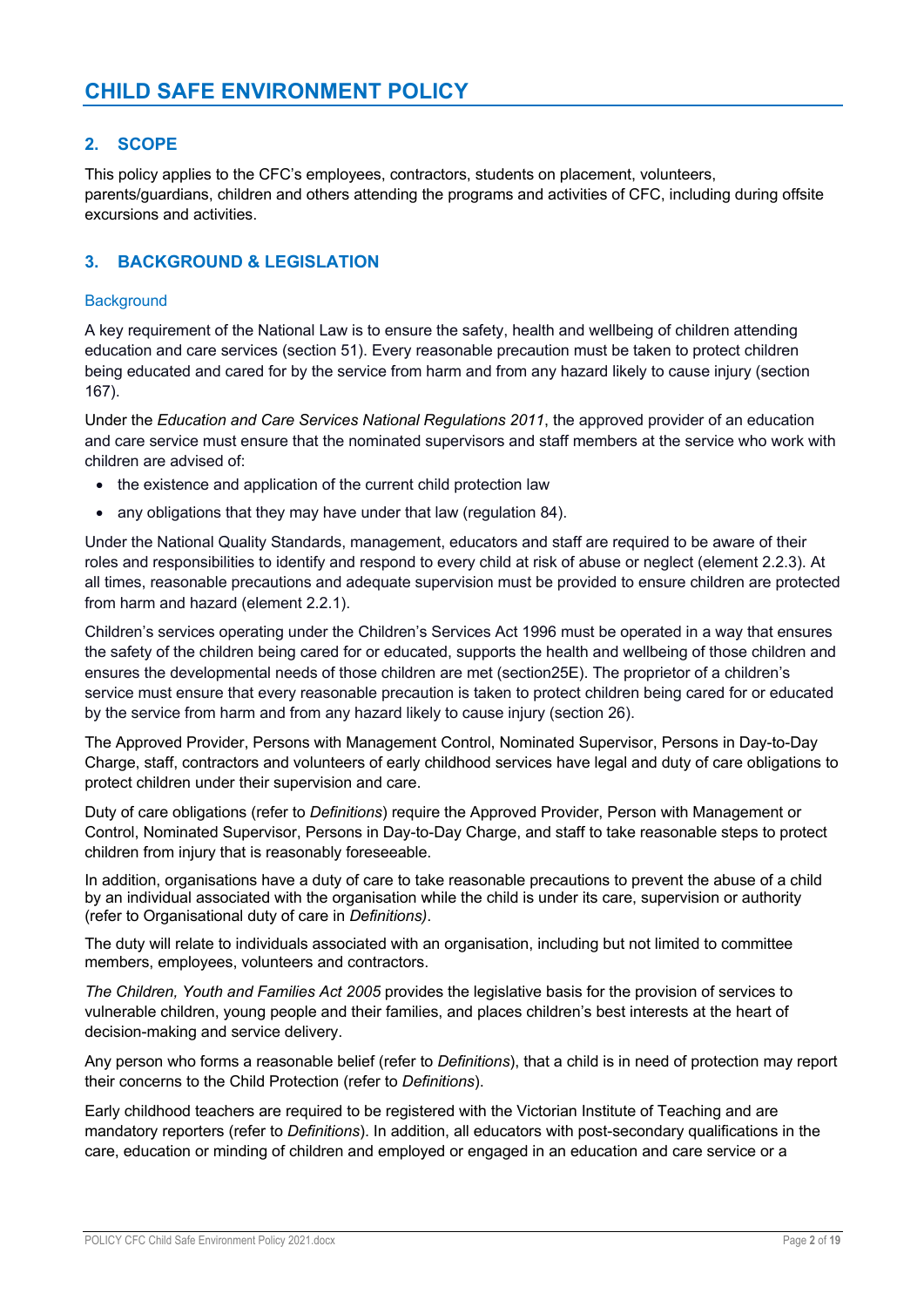children's service and all proprietors, nominees of a children's service, approved providers, and nominated supervisors of an education and care service are mandatory reporters.

All mandatory reporters must make a report to Victoria Police and/or Child Protection (refer to *Definitions*) as soon as practicable if, during the course of their roles and responsibilities they form a reasonable belief that:

- A child is likely to suffer, or has suffered, significant harm as a result of physical abuse and/or sexual abuse, **and**
- The child's parents have not protected, or are unlikely to protect, the child from harm of that type.

Victorian organisations that provide services to children are required under the *Child Safety and Wellbeing Act 2005* to ensure that they implement compulsory minimum Child Safe Standards to protect children from harm. The standards aim to drive continuous improvement in the way services prevent and report child abuse and respond to allegations of child abuse. Standard 2 requires services to have a child safe policy or statement of commitment to child safety.

Three **criminal offences** in the *Crimes Amendment (Protection of Children) Act 2014* protect children from child abuse:

- Failure to disclose: All adults (not just those working with children) have a legal duty to report information about child sexual abuse to Victoria Police. The offence applies to any adult who forms a reasonable belief that a sexual offence has been committed by an adult against a child under 16 and fails to report that information to the Victoria Police.
- Failure to protect: The offence applies to people within organisations who hold positions of authority within an education and care service, such as the Approved Provider, Person with Management or Control, the Nominated Supervisor or the Person in day to day Charge and who know of the substantial risk that another adult associated with the organisation may commit a sex offence and they have the power or responsibility to remove or reduce the risk but negligently fail to do so.
- Grooming offence: The offence targets predatory conduct by an adult with the intent of committing child sexual abuse. Conduct may include communication, including online communication, with a child under the age of 16 or their parents.

#### Legislation and standards

Relevant legislation and standards include but are not limited to:

- *Children, Youth and Families Act 2005* (Vic)
- *Child Safety and Wellbeing Act 2005* (Vic)
- *Charter of Human Rights and Responsibilities Act 2006* (Vic)
- *Child Safe Standards* (Vic)
- *Crimes Amendment (Protection of Children) Act 2014* (Vic)
- *Education and Care Services National Law Act 2010* (Vic): including but not limited to Sections 165, 166, 167
- *Education and Care Services National Regulations 2011 (*Vic): including but not limited to Regulations 84, 85, 86, 99, 100, 101, 102, 168(2) (h)
- *Education Training and Reform Act 2006 (*Vic) (As amended in 2014)
- *Family Law Act 1975* (Cth)
- *National Quality Standard*, including Quality Area 2: Children's Health and Safety
- *Reportable Conduct Scheme* administered by the Commission for Children and Young People (Vic)
- *Worker Screening Act 2020 (Vic*)
- *Worker Screening Regulations 2021 (Vic)*
- *Wrongs Act 1958* (Vic)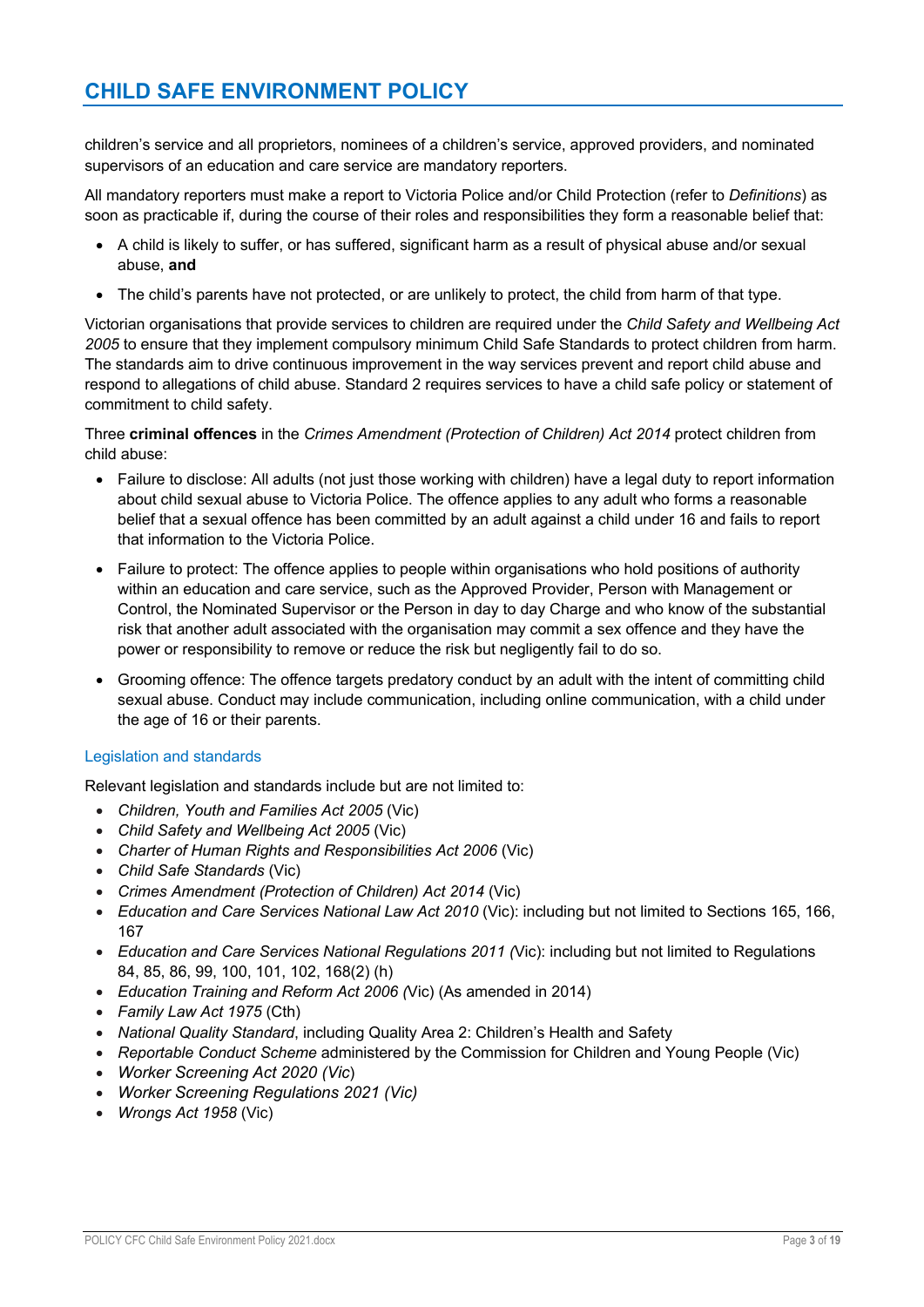#### **4. DEFINITIONS**

The terms defined in this section relate specifically to this policy.

**Abuse:** see Child abuse definition below.

**Child:** A child or young person is a person under 18 years of age.

**Child abuse:** (In the context of this policy) refers to an act or omission by an adult that endangers or impairs a child's physical and/or emotional health or development. Child abuse can be a single incident but often takes place over time. Abuse, neglect and maltreatment (refer to *Definitions*) are generic terms used to describe situations in which a child may need protection. Child abuse includes any and all of the following:

**Physical abuse:** When a child suffers or is likely to suffer significant harm from an injury inflicted by a parent/guardian, caregiver or other adult. The injury may be inflicted intentionally, or be the consequence of physical punishment or the physically aggressive treatment of a child. Physical injury and significant harm to a child can also result from neglect by a parent/guardian, caregiver or other adult. The injury may take the form of bruises, cuts, burns or fractures, poisoning, internal injuries, shaking injuries or strangulation.

**Sexual abuse:** When a person uses power or authority over a child, or inducements such as money or special attention, to involve the child in sexual activity. It includes a wide range of sexual behaviour from inappropriate touching/fondling of a child or exposing a child to pornography, to having sex with a child and grooming with the intent of committing child sexual abuse.

**Emotional and psychological abuse:** When a child's parent or caregiver repeatedly rejects the child or uses threats to frighten the child. This may involve name calling, put downs or continual coldness from the parent or caregiver, to the extent that it significantly damages the child's physical, social, intellectual or emotional development.

**Neglect:** The failure to provide a child with the basic necessities of life, such as food, clothing, shelter, medical attention or supervision, to the extent that the child's health and development is, or is likely to be, significantly harmed.

**Family violence:** When children and young people witness or experience the chronic, repeated domination, coercion, intimidation and victimisation of one person by another through physical, sexual and/or emotional means within intimate relationships. Contrary to popular belief, witnessing episodes of violence between people they love can affect young children as much as if they were the victims of the violence. Children who witness regular acts of violence have greater emotional and behavioural problems than other children.

**Racial, cultural, religious abuse:** Conduct that demonstrates contempt, ridicule, hatred or negativity towards a child because of their race, culture or religion. It may be overt, such as direct racial vilification or discrimination, or covert, such as demonstrating a lack of cultural respect (attitude and values) and awareness (knowledge and understanding) or failing to provide positive images about another culture.

**Bullying:** Repeated verbal, physical, social or psychological behaviour that is harmful and involves the misuse of power by an individual or group towards one or more persons. Bullying occurs when one or more people deliberately and repeatedly upset or hurt another person, damage their property, reputation or social acceptance.

**Child FIRST:** A Victorian community-based intake and referral service linked with Family Services. Child FIRST ensures that vulnerable children, young people and their families are effectively linked to relevant services, including Child Protection.

**Child sex offender:** Someone who sexually abuses children, and who may or may not have prior convictions.

**Child protection:** The term used to describe the whole-of-community approach to the prevention of harm to children. It includes strategic action for early intervention, for the protection of those considered most vulnerable and for responses to all forms of abuse.

**Child protection notification:** A notification to the Child Protection Service by a person who believes that a child is in need of protection.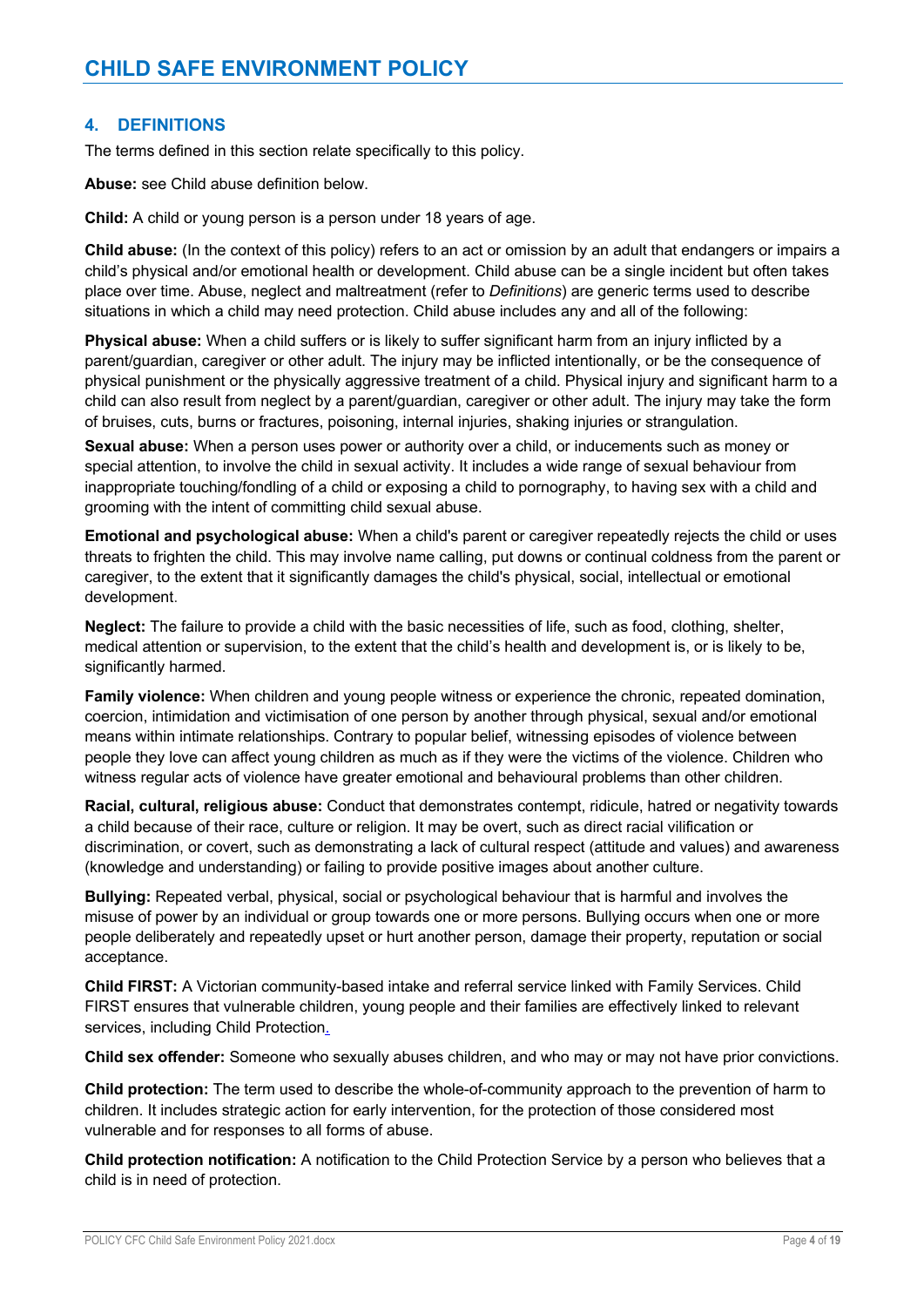**Child Protection Service** (also referred to as Child Protection): The statutory child protection service provided by the Victorian Department of Health and Human Services, to protect children and young people at risk of abuse and neglect. This service also works closely with Family Services (including Child FIRST) to support the assessment and engagement of vulnerable children and families in community-based services. **Code of conduct:** A set of rules or practices that establish a standard of behaviour to be followed by individuals and organisations. A code of conduct defines how individuals should behave towards each other and towards other organisations and individuals in the community (refer to *Code of Conduct Policy*).

**Contractor:** A person or company that undertakes a contract to provide materials or labour to perform a service or do a job. Examples include photographer, tradesperson, people contracted to provide an incursion.

**Disclosure:** (In the context of this policy) refers to a statement that a child or young person makes to another person that describes or reveals abuse.

**Duty of care:** A common law concept that refers to the responsibilities of organisations and staff to provide people with an adequate level of protection against harm and all reasonable foreseeable risk of injury. In the context of this policy, duty of care refers to the responsibility of education and care services and their staff to provide children with an adequate level of care and protection against foreseeable harm and injury.

**Head of organisation:** The heads of organisations under the Reportable Conduct Scheme are required to have systems in place to prevent reportable conduct within their organisation, and systems to enable staff to make reportable allegations. The head of organisation has the powers of the employer. A CEO or Principle Officer is a head of organisation. For stand-alone kindergartens, the head of organisation will usually be the president or another office bearer who consents to the nomination.

**Maltreatment:** (In the context of this policy) refers to physical and/or emotional mistreatment, and/or lack of care of the child. Examples include sexual abuse, the witnessing of family violence and any non-accidental injury to a child.

**Mandatory reporting:** The legal obligation of certain professionals and community members to report when they believe, on reasonable grounds, that a child is in need of protection from harm.

A broad range of professional groups are identified in the *Children, Youth and Families Act 2005* as 'mandatory reporters', including:

- all educators with post-secondary qualifications in the care, education or minding of children and employed or engaged in an education and care service or a children's service
- all proprietors, nominees of a children's service, approved providers, and nominated supervisors of an education and care service.
- educators registered with the Victorian Institute of Teaching (VIT).

Mandated staff members must make a report to Victoria Police and/or Child Protection as soon as is practicable if, during the course of acting out their professional roles and responsibilities, they form a belief on reasonable grounds (refer to *Definitions)* that:

- a child has suffered, or is likely to suffer, significant harm as a result of physical and/or sexual abuse (refer to *Definitions)* **and**
- the child's parents/guardians have not protected, or are unlikely to protect, the child from harm of that type.

Mandatory reporters must also follow processes for responding to incidents, disclosures or suspicions of child abuse to fulfil all their legal obligations (refer to Attachment 3: Processes for responding to and reporting suspected child abuse).

**Neglect**: see Child abuse definition above.

**Negligence:** Doing, or failing to do something that a reasonable person would, or would not do in a certain situation, and which causes another person damage, injury or loss as a result.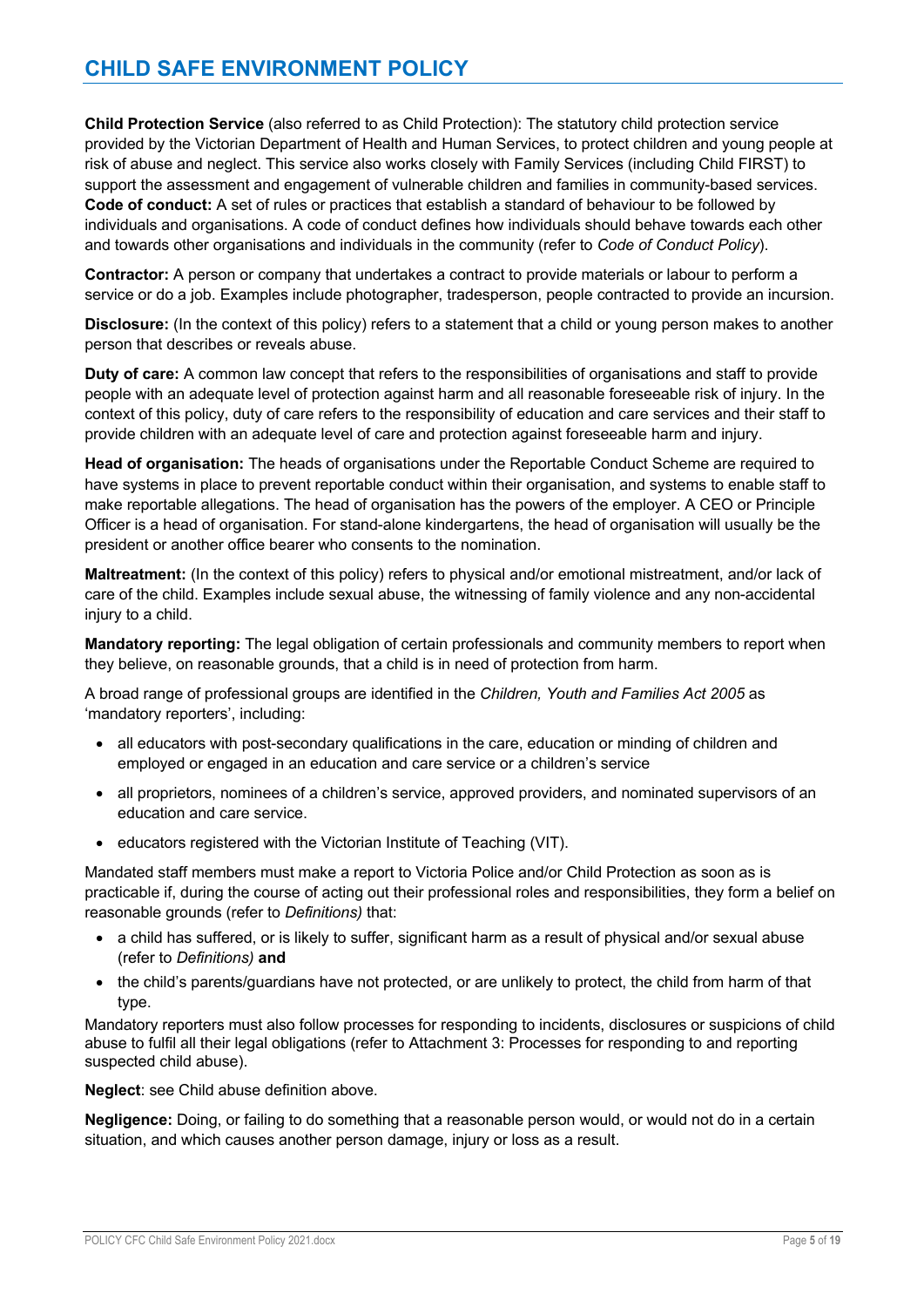## **CHILD SAFE ENVIRONMENT POLICY**

**Notifiable complaint:** A complaint that alleges a breach of the Act or Regulation, or alleges that the safety, health or wellbeing of a child at the service may have been compromised. Any complaint of this nature must be reported by the Approved Provider to the secretary of DET within 24 hours of the complaint being made (Section 174(2) (b), Regulation 176(2) (b)).

Written notification of complaints must be submitted via the ACECQA portal National Quality Agenda (NQA) IT System. If the Approved Provider is unsure whether the matter is a notifiable complaint, it is good practice to contact DET for confirmation.

**Orange Door:** A free service for adults, children and young people who are experiencing or have experienced family violence and families who need extra support with the care of children.

**Organisational duty of care:** The statutory duty organisations have to take reasonable precautions to prevent sexual and/or physical abuse of a child.

**Offender:** A person who mistreats and/or harms a child or young person.

**Perpetrator:** A person who mistreats and/or harms a child or young person.

**Reasonable belief/reasonable grounds:** A person may form a belief on reasonable grounds that a child or young person is in need of protection after becoming aware that the child or young person's safety, health or wellbeing is at risk and the child's parents/guardians are unwilling or unable to protect them. There may be reasonable grounds for forming such a belief if:

- a child or young person states that they have been physically or sexually abused
- a child or young person states that they know someone who has been physically or sexually abused (sometimes the child may be referring to themselves)
- someone who knows the child or young person states that the child or young person has been physically or sexually abused
- a child shows signs of being physically or sexually abused
- the person is aware of persistent family violence or parental substance misuse, psychiatric illness or intellectual disability or other factors that are impacting on the child or young person's safety, stability or development
- the person observes signs or indicators of abuse, including non-accidental or unexplained injury, persistent neglect, poor care or lack of appropriate supervision
- a child's/young person's actions or behaviour may place them at risk of significant harm and the parents/guardians are unwilling or unable to protect the child.

**Reportable allegation:** any allegation that an employee, volunteer or student has committed child abuse (refer to *Definitions*)

**Serious incident:** A serious incident (regulation 12) is defined as any of the following:

- the death of a child while being educated and cared for at the service or following an incident at the service
- any incident involving serious injury or trauma while the child is being educated and cared for, which
	- a reasonable person would consider required urgent medical attention from a registered medical practitioner; or
	- $-$  the child attended or ought reasonably to have attended a hospital e.g. a broken limb<sup>\*</sup>
- any incident involving serious illness of a child while that child is being educated and cared for by a service for which the child attended, or ought reasonably to have attended, a hospital e.g. severe asthma attack, seizure or anaphylaxis\*.
	- \*NOTE: In some cases (for example rural and remote locations) a General Practitioner conducts consultation from the hospital site. Only treatment related to serious injury or illness or trauma are required to be notified, not other health matters.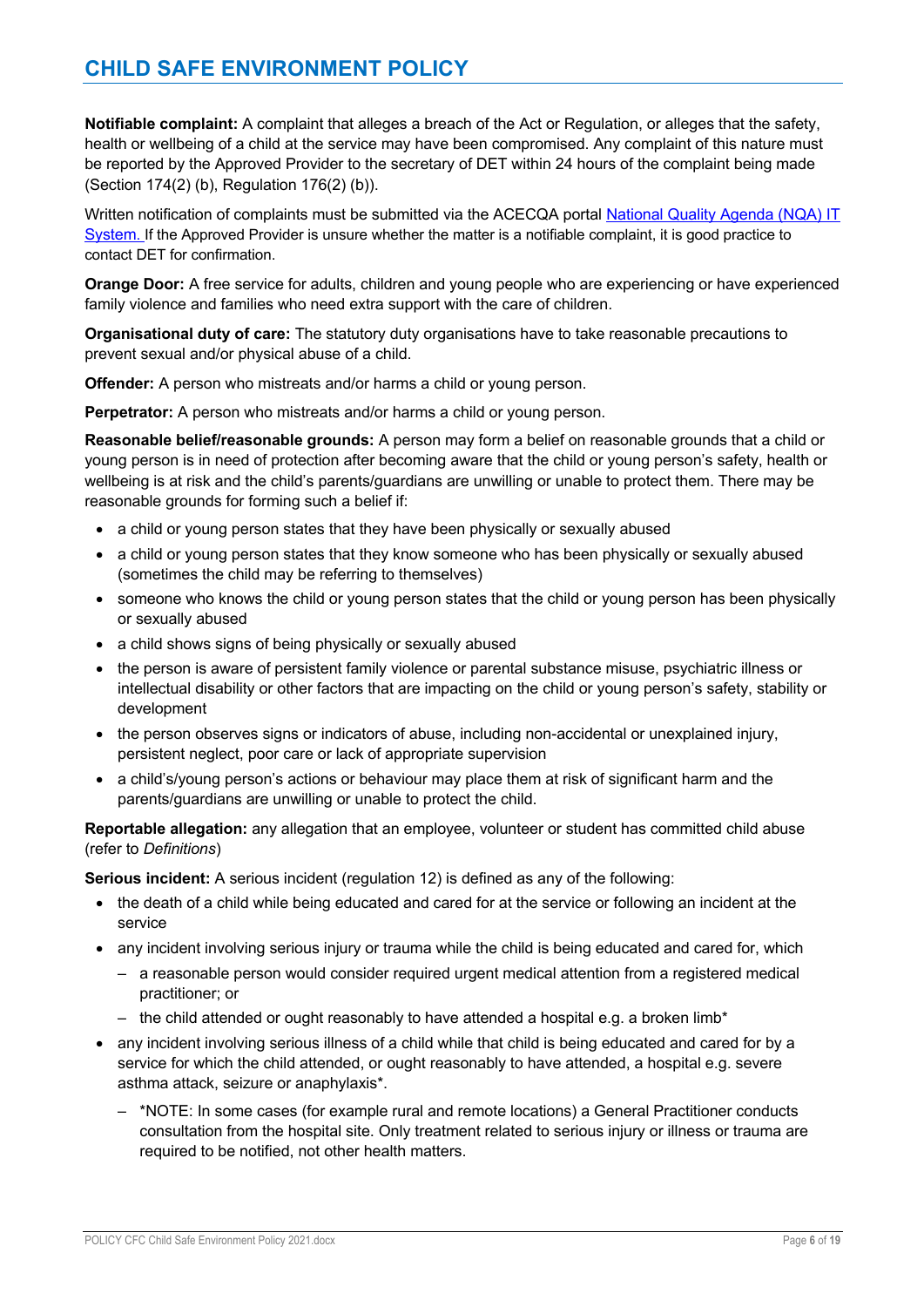- any emergency for which emergency services attended. NOTE: This means an incident, situation or event where there is an imminent or severe risk to the health, safety or wellbeing of a person/s at an education and care service. It does not mean an incident where emergency services attended as a precaution.
- a child appears to be missing or cannot be accounted for at the service
- a child appears to have been taken or removed from the service in a manner that contravenes the National Regulations
- a child was mistakenly locked in or out of the service premises or any part of the premises.

Examples of serious incidents include amputation (e.g. removal of fingers), anaphylactic reaction requiring hospitalisation, asthma requiring hospitalisation, broken bone/fractures, bronchiolitis, burns, diarrhoea requiring hospitalisation, epileptic seizures, head injuries, measles, meningococcal infection, sexual assault, witnessing violence or a frightening event.

If the approved provider is not aware that the incident was serious until sometime after the incident, they must notify the regulatory authority within 24 hours of becoming aware that the incident was serious.

Notifications of serious incidents should be made through the NQA IT System portal (www.acecqa.gov.au). If this is not practicable, the notification can be made initially in whatever way is best in the circumstances. **Volunteer:** Parent/guardian, family member or community member who attends the service to assist the service in some capacity.

**Working with Children (WWC) Check:** The clearance is a legal requirement under the Worker Screening Act 2020 for those undertaking paid or voluntary child-related work in Victoria. The Department of Justice assesses a person's suitability to work with children by examining relevant serious sexual, physical and drug offences in a person's national criminal history and, where appropriate, their professional history.

**Working with Children (WWC) Clearance:** A WWC Clearance is granted to a person under Worker Screening legislation if:

- they have been assessed as suitable to work with children
- there has been no information that, if the person worked with children, they would pose a risk to those children
- they are not prohibited from attempting to obtain, undertake or remain in child-related employment.

**Young person:** In Victoria, under the *Children, Youth and Families Act 2005*, a child or young person is a person under 18 years of age.

## **5. SOURCES & RELATED POLICIES**

#### **Sources**

- Australian Human Rights Commission: www.humanrights.gov.au
- Betrayal of Trust Implementation: www.justice.vic.gov.au
- Better Health Channel: www.betterhealth.vic.gov.au
- *Charter of Human Rights and Responsibilities Act 2006* (Vic): www.legislation.vic.gov.au
- *Choose With Care: Child Protection*  an information and training program: www.childwise.net
- Commission for Children and Young People (CCYP): https://ccyp.vic.gov.au/
- National Children's Commissioner: www.humanrights.gov.au
- Department of Education and Training's Protect Portal: www.education.vic.gov.au
- Safe Supportive Schools Community Working Group: https://bullyingnoway.gov.au/
- Service Agreement Information Kit for Funded Organisations:
- https://fac.dhhs.vic.gov.au/service-agreement-information-kit
- The United Nations Convention on the Rights of the Child: www.unicef.org
- Victorian Institute of Teaching: www.vit.vic.edu.au
- Working with Children (WWC) Check: www.workingwithchildren.vic.gov.au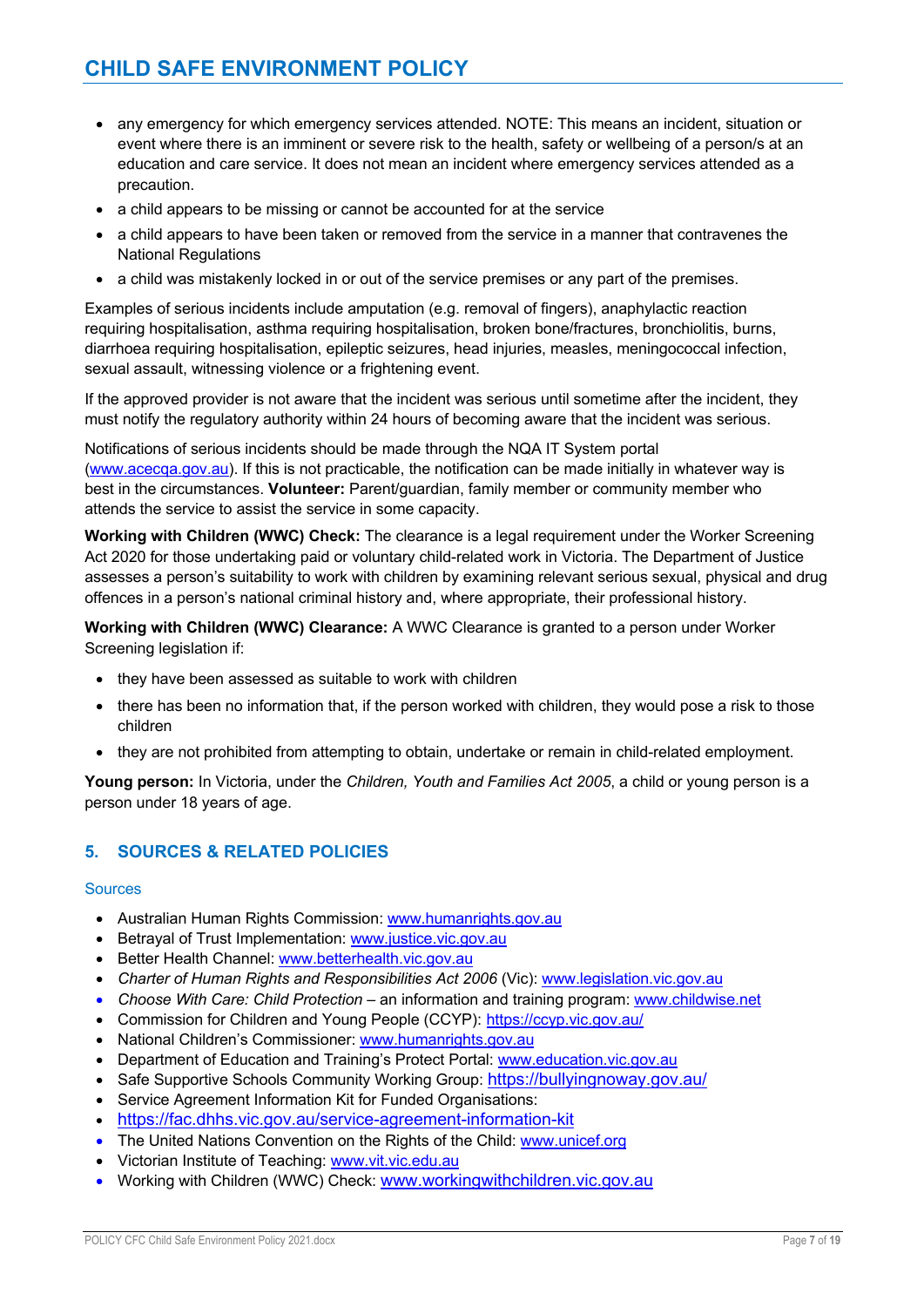#### Related CFC Policies

- *Acceptance and Refusal of Authorisations Policy*
- *Administration of First Aid Policy*
- *Administration of Medication Policy*
- *Anaphylaxis Policy*
- *Asthma Policy*
- *Child Protection Policy*
- *Code of Conduct Policy*
- *Complaints and Grievances Policy*
- *Dealing with Infectious Diseases Policy*
- *Dealing with Medical Conditions Policy*
- *Diabetes Policy*
- *Emergency and Evacuation Policy*
- *Enrolment and Orientation Policy*
- *Epilepsy Policy*
- *Excursions and Service Events Policy*
- *Hygiene Policy*
- *Incident, Injury, Trauma and Illness Policy*
- *Inclusion and Equity Policy*
- *Interactions with Children Policy*
- *Nutrition and Active Play Policy*
- *Occupational Health and Safety Policy*
- *Participation of Volunteers and Students Policy*
- *Privacy and Confidentiality Policy*
- *Road Safety and Safe Transport Policy*
- *Staffing Policy*
- *Sun Protection Policy*
- *Supervision of Children Policy*
- *Water Safety Policy.*

## **PROCEDURES**

#### The Approved Provider and Persons with Management or Control are responsible for:

- providing leadership for an organisational culture of accountability for child safety which is open to scrutiny and is continuously reviewed and improved
- advising staff of current child protection legislation, and their legal and duty of care obligations (Regulation 84)
- undertaking child safety reviews and developing an action plan in consultation with staff, parents/guardians and children to maintain Child Safe Standards at [Service Name] (refer to *Sources*)
- conducting recruitment and induction processes for staff in line with this policy (refer to Attachment  $1 -$ Guidelines for incorporation of child safety into the recruitment and management of staff)
- screening contractors, volunteers and students in line with their roles (refer to Attachment 2 Guidelines for incorporation of child safety into recruitment and management of contractors, volunteers and students)
- ensuring that contractors, volunteers, students, parents/guardians and other visitors to the service are not left with sole supervision of individual children or groups of children
- ensuring that contact is prevented or responding if it has occurred, when the service has been notified of a court order prohibiting an adult from contacting an enrolled child
- ensuring staff, and where appropriate, contractors, volunteers and students undertake appropriate training on child safety, including recognising the signs and symptoms of child abuse (refer to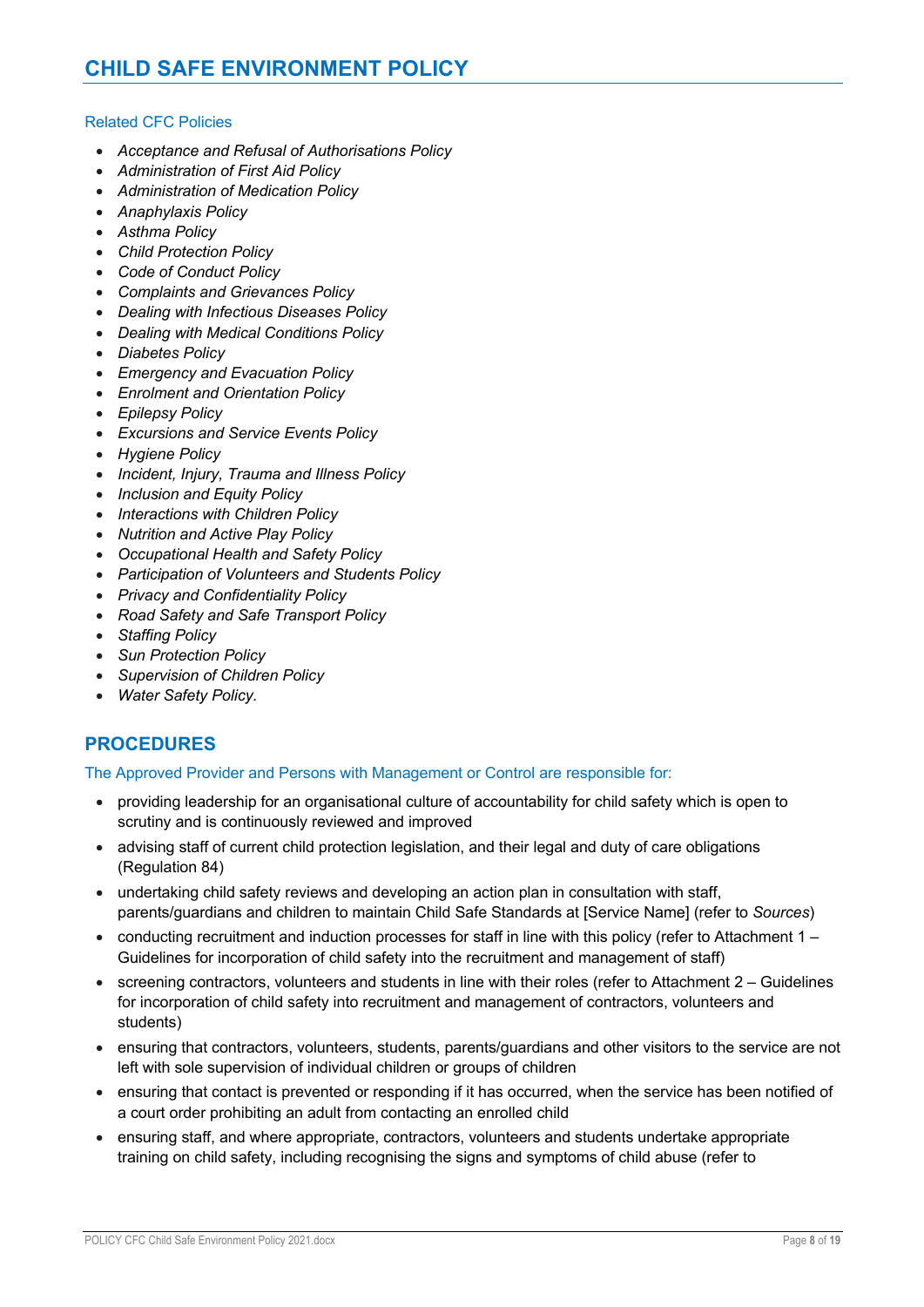*Definitions*), knowing how to respond, and understanding responsibilities and processes for reporting (refer to Attachment 3 – Processes for responding to and reporting suspected child abuse)

- ensuring procedures for reporting and responding to suspected child abuse or neglect are promoted across the service and regularly reviewed in partnership with staff and parents/guardians, and where appropriate contractors, volunteers, students and children (refer to Attachment 3: Processes for responding to and reporting suspected child abuse)
- fulfilling legal obligations, including mandatory reporting and duty of care obligations (refer to *Definitions*) (refer to Attachment 3 – Processes for responding to and reporting suspected child abuse)
- offering support to the child and their family, and to staff in response to concerns or reports relating to the safety, health and wellbeing of a child at [Service Name]
- maintaining co-operative relationships with appropriate services and/or professionals (including Child FIRST/Orange Door) in the best interests of children and their families
- ensuring processes for responding to and reporting are followed when there are significant concerns for the safety, health or wellbeing of a child at the service (refer to Attachment 3 – Processes for responding to and reporting suspected child abuse)
- notifying DET within 24 hours of a serious incident (refer to *Definitions*) occurring at the service
- notifying DET within 24 hours in writing of becoming aware of a notifiable complaint (refer to *Definitions*) or allegation regarding the safety, health and/or welfare of a child at the service
- notifying the Commission for Children and Young People who the nominated head of organisation (refer to *Definitions)* and maintaining the currency of the information
- notifying the Commission for Children and Young People within 3 business days of becoming aware of a reportable allegation (refer to *Definitions)*
- investigating an allegation (subject to police clearance on criminal matters or matters involving family violence), advising the Commission for Children and Young People who is undertaking the investigation
- managing the risks to children whilst undertaking the investigation
- updating the Commission for Children and Young People within 30 calendar days with detailed information about the reportable allegation and any action
- notifying the Commission for Children and Young People of the investigation findings and any disciplinary action taken (or the reasons no action was taken)
- maintaining confidentiality at all times (refer to *Privacy and Confidentiality Policy*)
- reviewing this policy in consultation with staff, volunteers, parents/guardians, and children
- providing appropriate resources and training to assist staff, contractors, volunteers and students to implement this policy (refer to *Sources*)
- protecting the rights of children and families, and encouraging their participation in decision-making
- keeping staff, contractors, parents/guardian, volunteers and students informed of any relevant changes in legislation and practices in relation to this policy
- ensuring all staff, students, contractors, parents/guardians, volunteers and visitors abide by the *Code of Conduct Policy*
- ensuring an explicit statement of [Service Name]'s commitment to child safety is included in all advertising promotion for the organisation.

#### The Nominated Supervisor and Persons in Day-to-Day Charge are responsible for:

- keeping up to date and complying with any relevant changes in legislation and practices in relation to this policy
- ensuring continuous improvement in the implementation of the Child Safe Standards in [Service Name] promoting an organisational culture of accountability for child safety which is open to scrutiny and is continuously reviewed and improved (refer to *Sources*)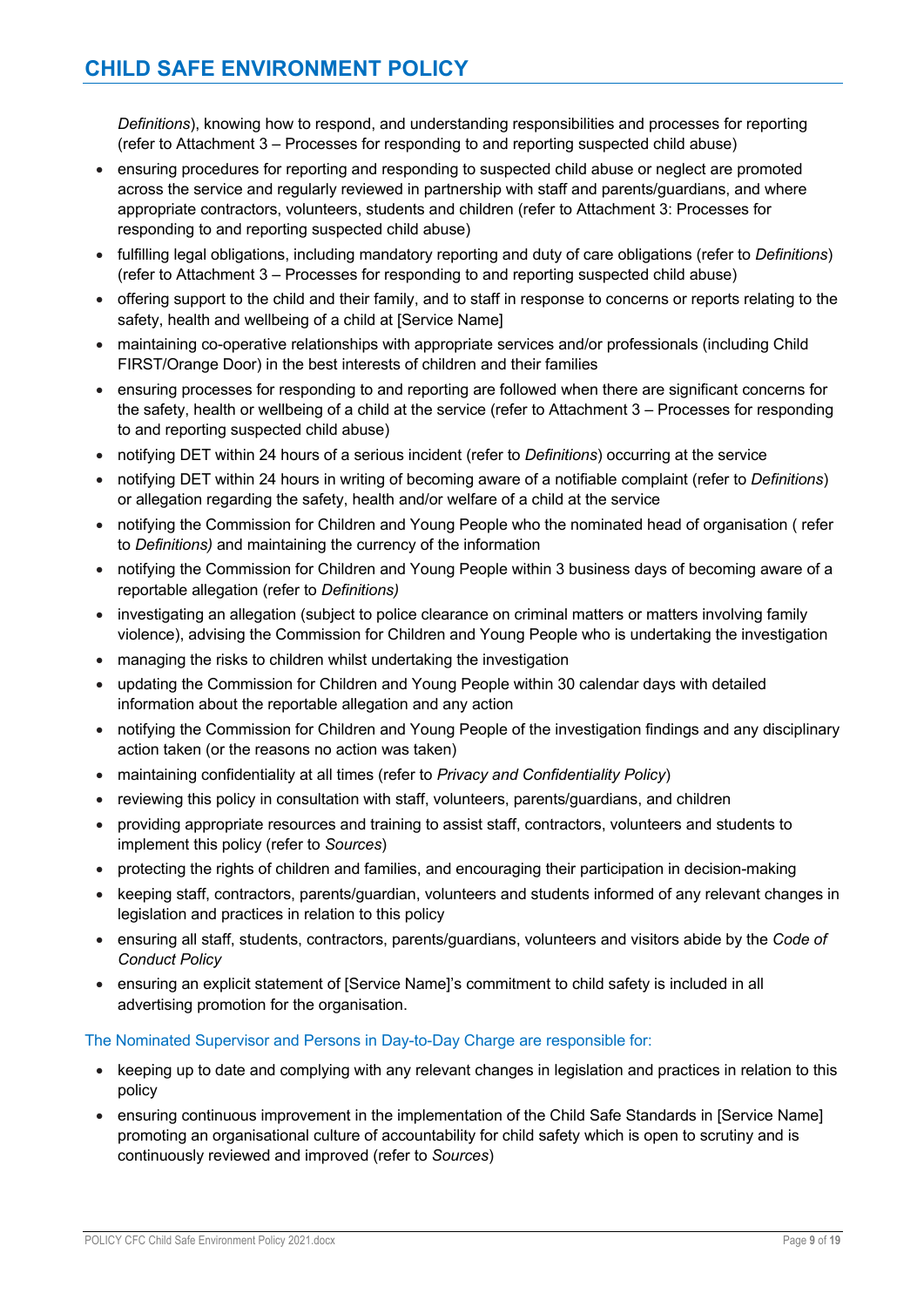- ensuring the implementation of strategies to prevent child abuse in consultation with the Approved Provider and staff
- providing appropriate resources and training to assist staff, contractors, volunteers and students to implement this policy (refer to *Sources*)
- ensuring processes for responding to and reporting are followed when there are significant concerns for the safety, health or wellbeing of a child at the service (refer to Attachment 3 – Processes for responding to and reporting suspected child abuse)
- fulfilling legal obligations, including mandatory reporting and duty of care obligations (refer to *Definitions*) (refer to Attachment 3 – Processes for responding to and reporting suspected child abuse)
- notifying the Approved Provider or Person with Management or Control immediately on becoming aware of a concern, complaint or allegation regarding the safety, health and welfare of a child at [Service Name]
- offering support to the child and their family, and to educators and staff in response to concerns or reports relating to the safety, health and wellbeing of a child at [Service Name]
- making all staff aware of this policy, the Code of Conduct Policy and the Interactions with Children Policy and holding them to account for the behavioural expectations identified.
- implementing and reviewing this policy in consultation with the Approved Provider or Person with Management or Control, educators, staff, contractors and parents/guardians and children
- planning so that no child is left alone (or is out of sight) with a contractor, volunteer, student, parent/guardian or visitor, at the service.

#### All staff are responsible for:

- keeping up to date and complying with any relevant changes in legislation and practices in relation to this policy
- contributing to an organisational culture of child safety
- identifying the potential for child abuse at [Service Name], and developing and implementing effective prevention strategies in consultation with the Approved Provider and Person with Management or Control and the Nominated Supervisor and Person in day to day Charge
- fulfilling their legal responsibilities, including mandatory reporting (refer to *Definitions)* and duty of care obligations (refer to *Definitions*) (refer to Attachment 3 – Processes for responding to and reporting suspected child abuse)
- following processes for responding to and reporting suspected child abuse (Attachment 3: Processes for responding to and reporting suspected child abuse)
- undertaking appropriate training on child protection, including recognising the signs and symptoms of child abuse (refer to *Definitions*), knowing how to respond, and understanding responsibilities and processes for reporting (refer to Attachment 3 – Processes for responding to and reporting suspected child abuse)
- supporting the maintenance of Child Safe Standards in [Service Name] in consultation with the Approved Provider and Person with Management or Control and Nominated Supervisor and Person in day to day Charge at the service
- notifying the Nominated Supervisor , Person in day to day Charge, the Approved Provider or the Person with Management or Control immediately on becoming aware of any concerns, complaints or allegations regarding the safety, health and welfare of a child at [Service Name]
- offering support to the child and their family in response to concerns or reports relating to the safety, health and wellbeing of a child at [Service Name]
- co-operating with other services and/or professionals (including Child FIRST) in the best interests of children and their families
- informing families of support services available to them (such as Child FIRST), and of the assistance these services can provide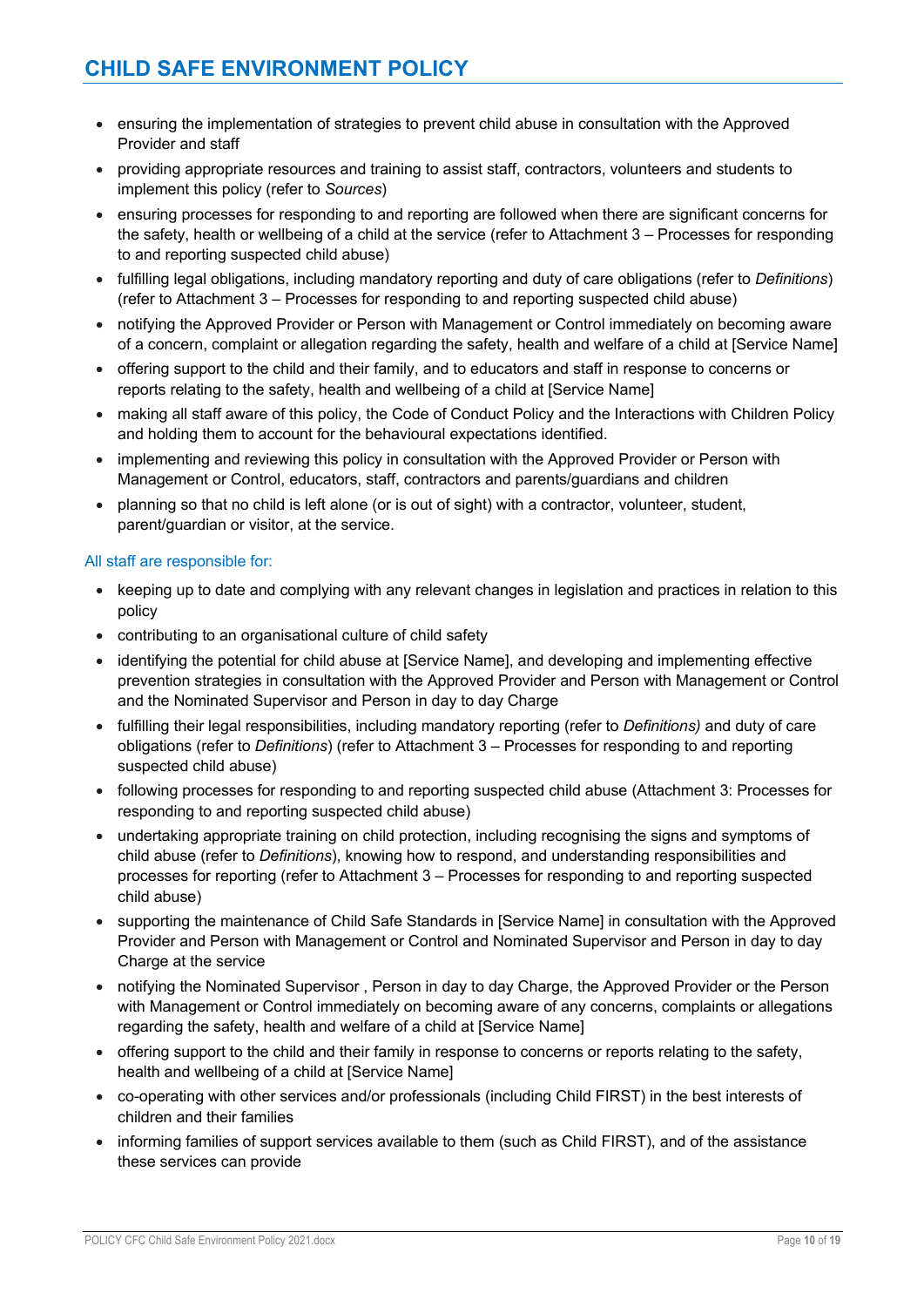- conducting activities so that no child is left alone (or is out of sight) with a contractor, visitor, volunteer, student or parent/guardian at the service
- following the [Service Name]'s processes where the service has been notified of a court order prohibiting an adult from contacting an enrolled child
- maintaining confidentiality at all times (refer to *Privacy and Confidentiality Policy*)
- contributing to a review of this policy in consultation with the Approved Provider, Person with Management or Control, Nominated Supervisor and Person in day to day Charge
- educating and empowering children to talk about events and situations that make them feel uncomfortable
- ensuring that children at the service are not subjected to any form of corporal punishment, or any discipline that is unreasonable or excessive in the circumstances
- using appropriate resources and undertaking training to assist with the implementation of this policy (refer to *Sources*)
- abiding by the service's *Code of Conduct Policy* and *Interactions with Children Policy.*

#### Parents/guardians are responsible for:

- reading and complying with this policy
- reporting any concerns, including in relation to potential child abuse, to the appropriate child protection authorities or the police if immediate police attention is required
- abiding by the service's *Code of Conduct.*

Contractors, volunteers and students, while at the service, are responsible for following this policy and its procedures.

## **EVALUATION**

In order to assess whether the values and purposes of this policy have been achieved, the Craig Family Centre will:

- regularly seek feedback from everyone affected by the policy regarding its effectiveness, particularly in relation to identifying and responding to child safety concerns
- monitor the implementation, compliance, complaints and incidents in relation to this policy
- keep the policy up to date with current legislation, research, policy and best practice
- revise the policy and procedures as part of the service's policy review cycle, or as required
- notify parents/guardians at least 14 days before making any changes to this policy or its procedures (Regulation 172(2)) unless a lesser period is necessary because of a risk.

## **ATTACHMENTS**

- Attachment 1: Guidelines for incorporation of child safety into recruitment and management of staff
- Attachment 2: Guidelines for incorporation of child safety into recruitment of contractors, volunteers and students
- Attachment 3: Processes for responding to and reporting suspected child abuse
- Attachment 4: Code of Conduct for all Staff Members, Volunteers, Students and Contractors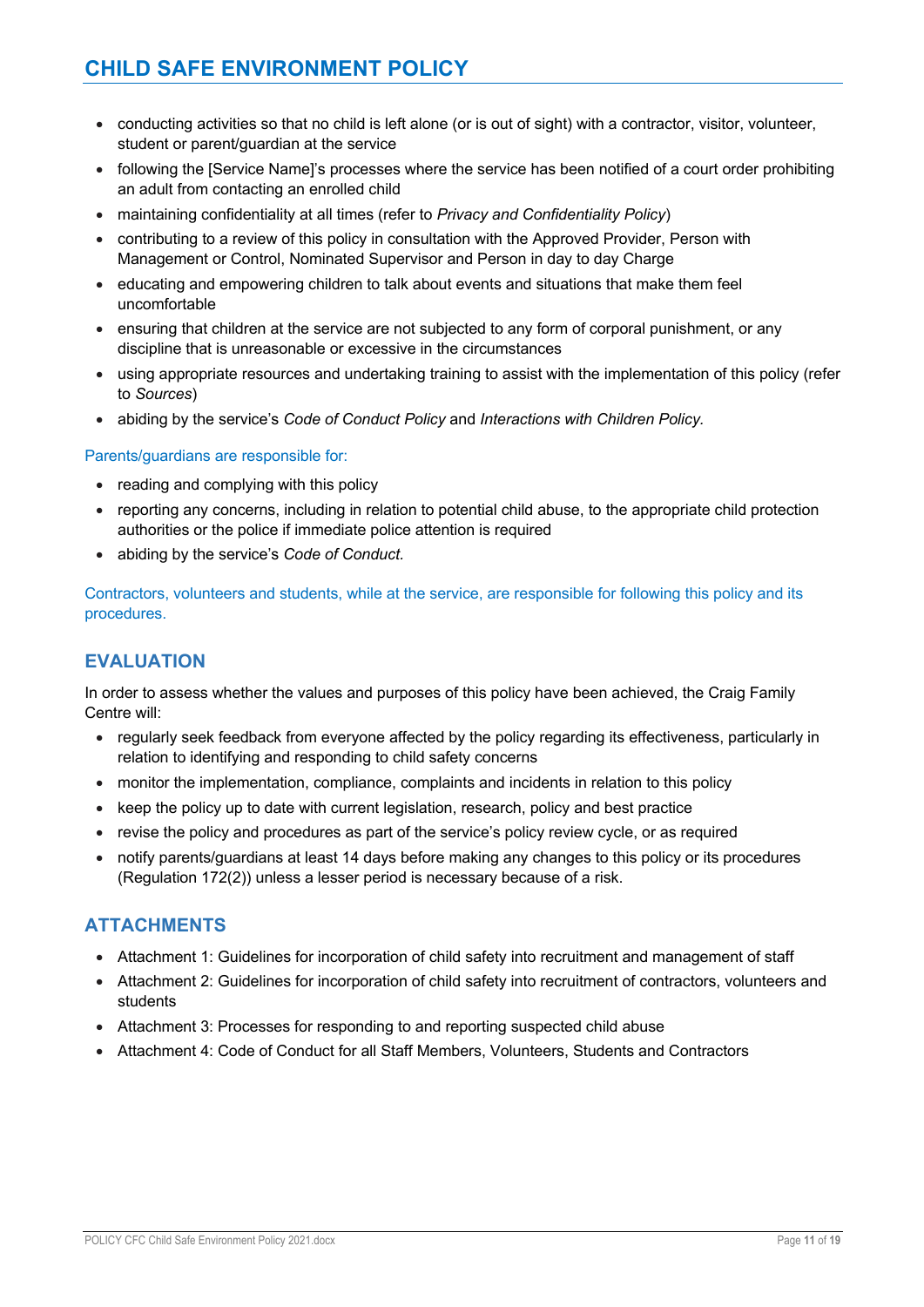## **ATTACHMENT 1**

## **Guidelines for incorporation of child safety into the recruitment and management of staff**

The following guidelines and processes for the incorporation of child safety into the recruitment and management of staff demonstrate Craig Family Centre's commitment to maximising the safety of children and deterring unsuitable and inappropriate persons from attempting to work at our service.

#### **Preparation for recruitment**

- Include a statement of the Craig Family Centre's commitment to maintaining a child safe environment in the job description
- Job description clearly outlines responsibilities and accountability
- Job advertisements clearly state our commitment to child safety
- Include requirement for a current Working with Children Check (WWCC) or Victorian Institute of Teaching registration
- The template letter of offer includes a statement about what is expected of the staff member in terms of commitment and responsibilities for child safety.

#### **Selection process**

- At least three people are on the interview panel including, where possible, a gender mix and a person external to the service or someone with human resource/interviewing experience
- Questions are behaviour-based and ask the interviewee to provide examples of their past behaviour in specific situations relevant to the job being applied for
- Questions regarding relationships with children are values-based and include a consideration of issues such as professional boundaries, resilience and motivation, teamwork, accountability and ethics
- Questions are based on key selection criteria
- More detail is asked for when answers seem incomplete
- Confirm identity by sighting (and taking a copy of) a driver's licence or a passport
- Verify qualifications and, where relevant, Working with Children Clearance or Victorian Institute of Teaching registration
- Thorough reference checks:
	- at least two referees are contacted (including the current or most recent employer or direct line manager) in person or via telephone
	- all referees must have observed the applicant working with children first-hand
	- referees are asked about the candidate's past behaviour including relationships with children, professional boundaries, resilience and motivation, teamwork, accountability and ethics.
- Orientation and induction covers information about values, attitudes, expectations and workplace practices in relation to maintaining a child safe environment
- Information provided to the new staff member on commencing work at the service includes *Child Safe Environment Policy*, *Code of Conduct Policy*, *Complaints and Grievances Policy* and *Staffing Policy*
- Regular meetings are held between staff members and the Approved Provider or the Person with Management or Control
- A mentoring or buddy system for staff members is in place
- Training and education with regard to child safety and child protection is provided for all staff
- Resources and support are provided for all staff to ensure a child safe environment.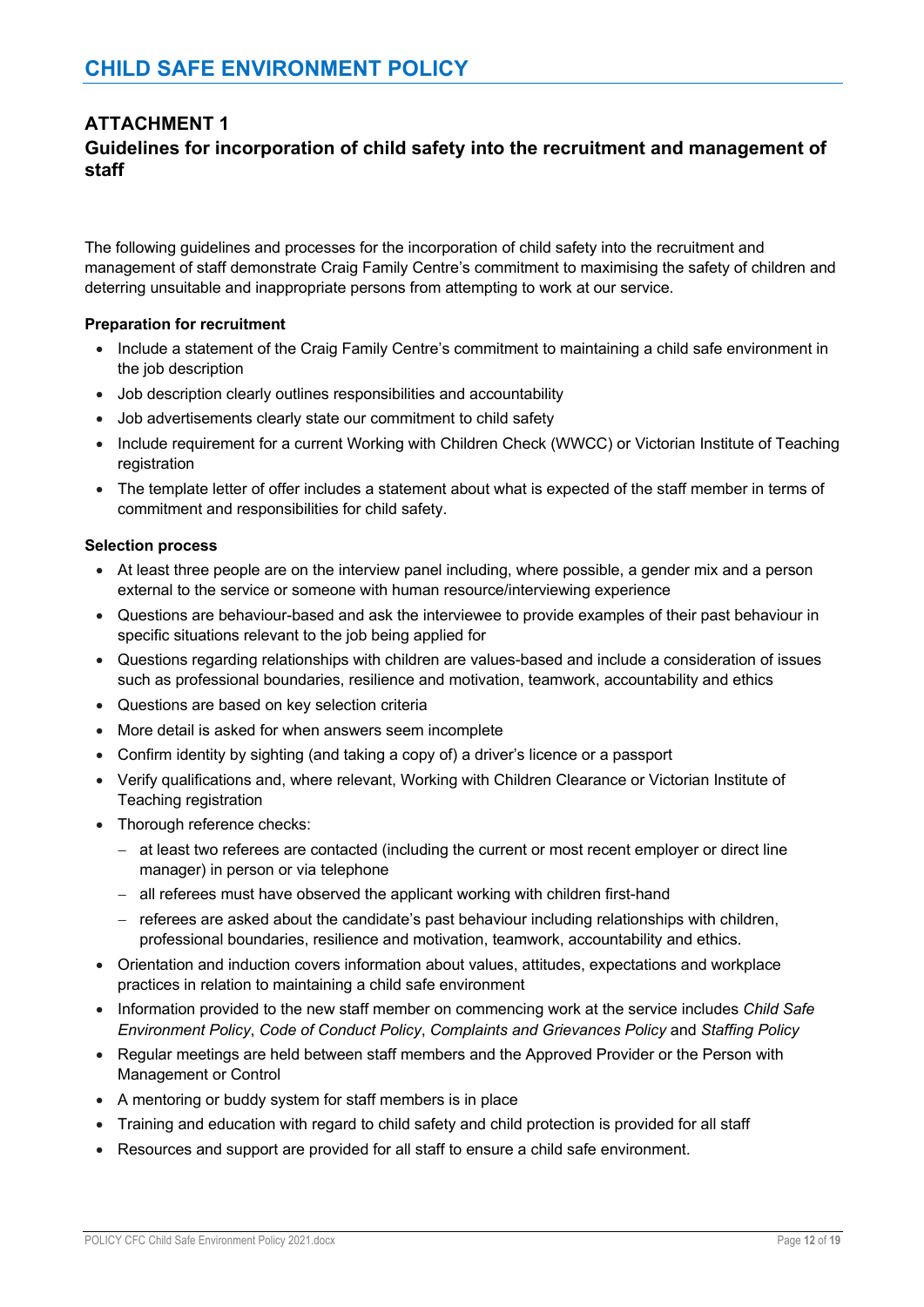#### **Ongoing Management**

- Regular meetings are held between staff and the Approved Provider or Person with Management or Control and child safety is a regular item on the agenda
- Provide supervision to ensure clear expectations about the role, adequate support as well as on-the-job monitoring of their performance
- Performance reviews consider the staff member's contribution to creating a child safe environment
- Regular training and education with regard to child safety, child protection and inclusive practices is provided for all staff
- Resources and support are provided for all staff to ensure a child safe environment
- Have a process to ensure that the registration of all early childhood teachers with Victorian Institute of Training remains current
- Maintain a register of all staff with a WWCC card and regularly check the status of the WWCC cards of all staff to ensure that no one has been given a Negative Notice or had their card revoked or suspended or that it has expired
- Develop processes to deal with a staff member who is given a Negative Notice including ensuring that they do not do any child-related work.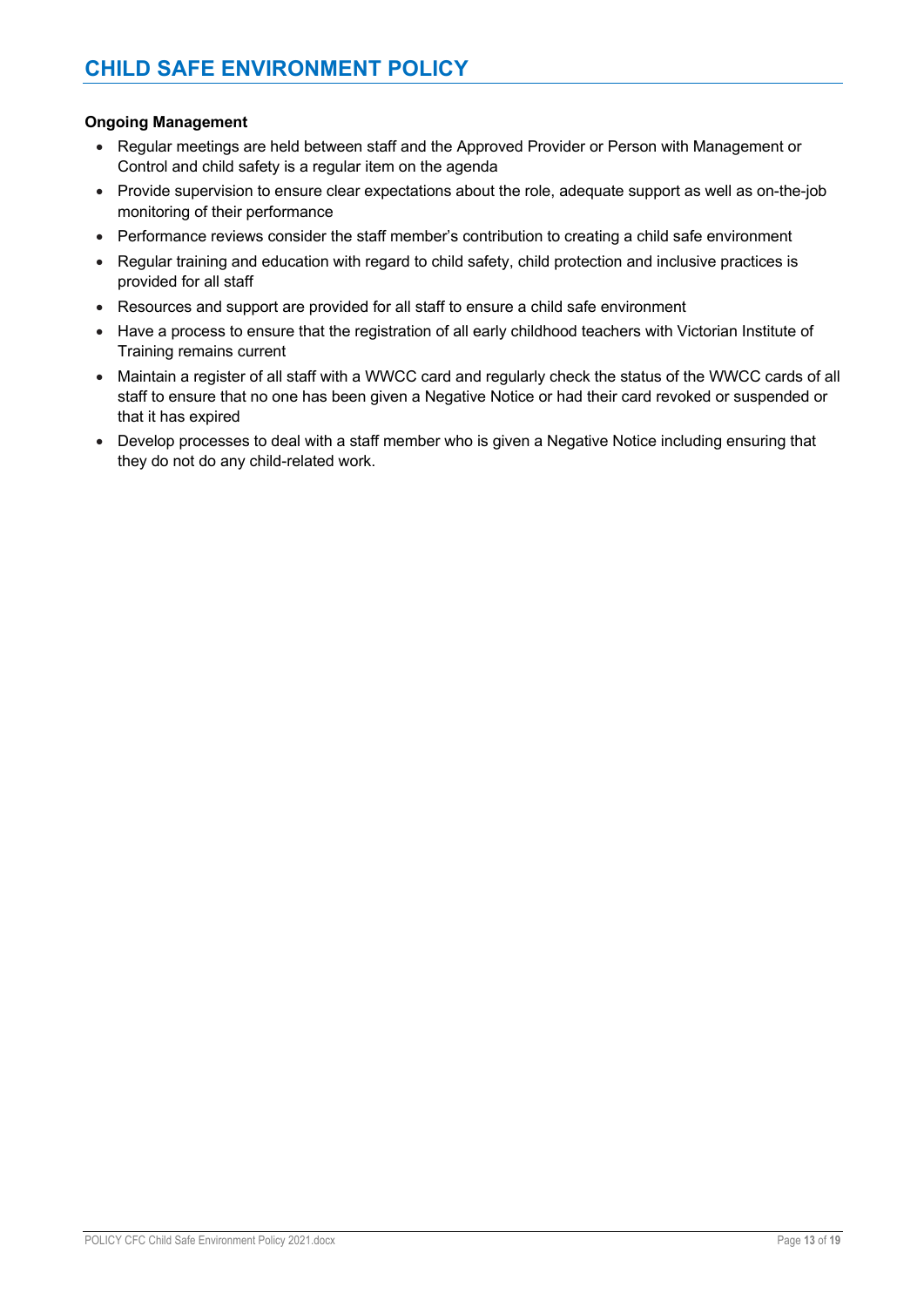## **ATTACHMENT 2**

## **Guidelines for incorporation of child safety into the recruitment and management of contractors, volunteers and students**

The following guidelines and processes for the recruitment and management of contractors (refer to *Definitions*), volunteers (refer to *Definitions*) and students demonstrates [Service Name]'s commitment to maximising the safety of children and deterring unsuitable and inappropriate persons from attempting to work, volunteer or be on student placement at our service.

- Assess the nature of the work or task being undertaken by contractors, volunteers and students to determine whether a position description is required
- Consider whether a screening or recruitment process is relevant to the role and the risks to children
- Ensure a valid Working with Children Clearance or an exemption applies for people engaged in 'direct contact' in child-related work, including physical contact, face to face contact, oral, written or electronic communication.
- Inform contractors, volunteers and students of policies relevant to their role as part of their orientation to the service
- Provide supervision to ensure clear expectations about the role and responsibilities
- Do not leave contractors, volunteers or students (or visitors) alone with children
- Have conversations about child safety and wellbeing and how the service maintains and responds to issues of safety with contractors, volunteers and students.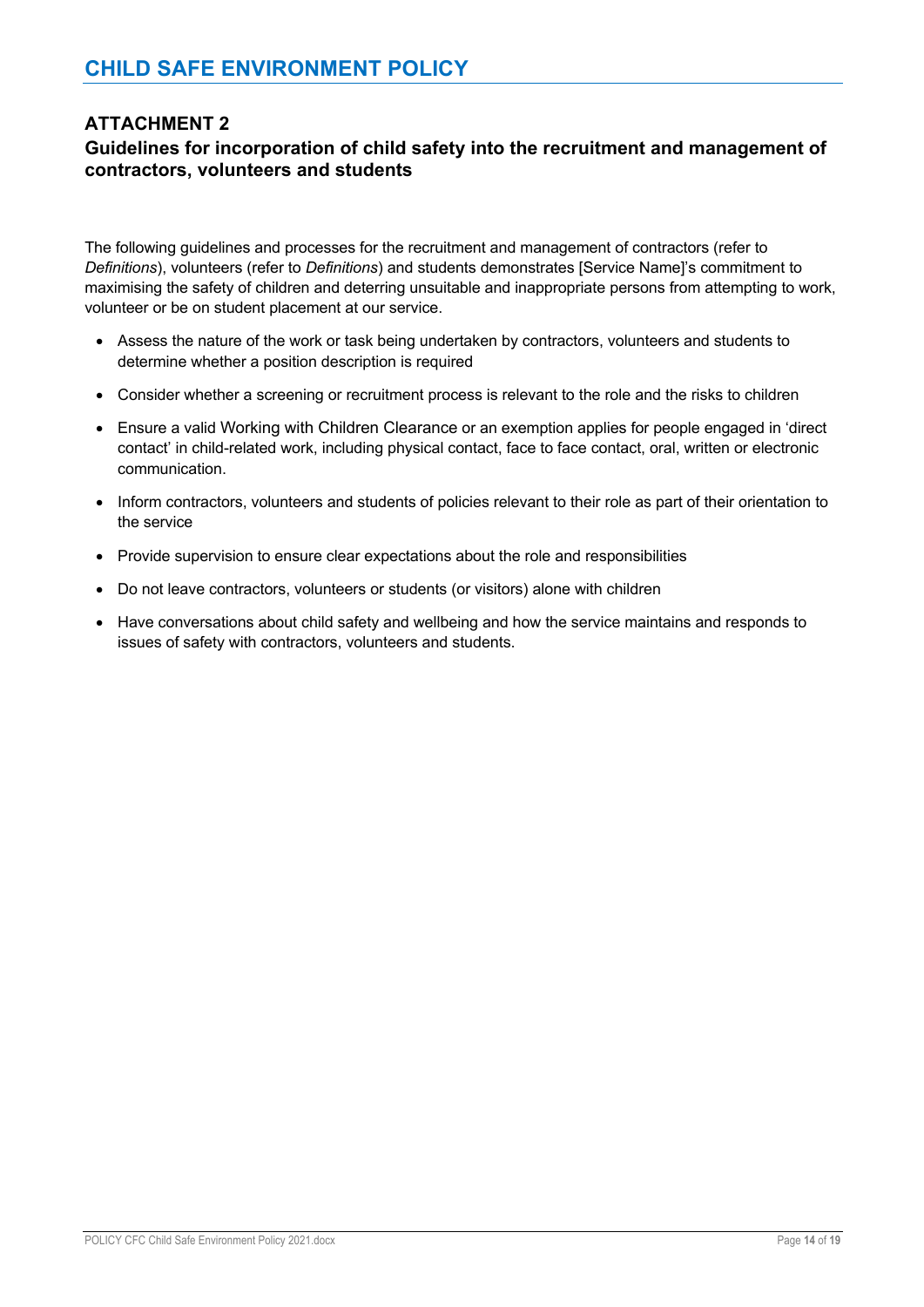## **ATTACHMENT 3**

## **Processes for responding to and reporting suspected child abuse**

#### **Overview**

- The Approved Provider or staff, including those with mandatory reporting responsibilities (refer to *Definitions*) **must act** when they form a reasonable belief or have a suspicion that a child has been, or is at risk of being abused.
- Staff **must seek advice** from the Approved Provider or Person with Management or Control or DHHS Child Protection, Child First and/or Victoria Police if they are uncertain about whether they have sufficient grounds to form a reasonable belief.
- If staff hold a reasonable belief that a child has been or is at risk of being abused, regardless of the advice of the Approved Provider or Person with Management or Control, or any other staff member, they must **still** make a report to Child Protection and/or Victoria Police.
- The steps outlined in the Department of Education and Training's flowchart: *Four critical actions for early childhood services: Responding to Incidents, Disclosures and Suspicions of Child Abuse,* provides a summary of the critical actions which are to be followed: www.education.vic.gov.au
- Records are kept about all child safety concerns or complaints. These records contain comprehensive descriptions of incidents/ issues of concern and provide evidence for actions taken, including reports made to statutory authorities or professional bodies and follow-up actions to be completed. The records are stored in accordance with the service's Privacy and Confidentiality Policy.
- Privacy is maintained, and information is disclosed when it promotes the safety or wellbeing of a child.
- Permission is not required from parents/guardians of a child to make a report where abuse is suspected.

#### **Managing a disclosure**

It is very important to validate a child's disclosure, by listening to the child, taking them seriously and responding and acting on the disclosure by implementing the [Service Name]'s reporting procedures.

Strategies include:

- Let the child talk about their concerns in their own time and in their own words
- Give them your full attention, the time and a quiet space in which to do this and be a supportive and reassuring listener
- Remain calm and use a neutral non-judgmental tone
- Comfort the child if they are distressed
- Record the child's disclosure using the child's words.
- Tell the child that telling you is the right thing to do and that what has happened is not their fault
- Let them know that you will act on this information and that you will need to let other people know so that they can help the child
- It is the role of DHHS Child Protection and Victoria Police to investigate. DO NOT taking any steps to investigate. Avoid asking investigative or invasive questions which may cause the child to withdraw and may interfere with an investigation. Avoid going over information repeatedly.

#### **Reporting to authorities**

- If a child is in immediate danger, ensure their safety and call emergency services on 000 for urgent medical and/or police assistance.
- If there is a suspicion of sexual abuse of a child (including grooming) contact Victoria Police.
- If there is an allegation of abuse by a proprietor, staff member, contractor, volunteer, student or visitor within the service, the matter must be immediately reported directly to Victoria Police.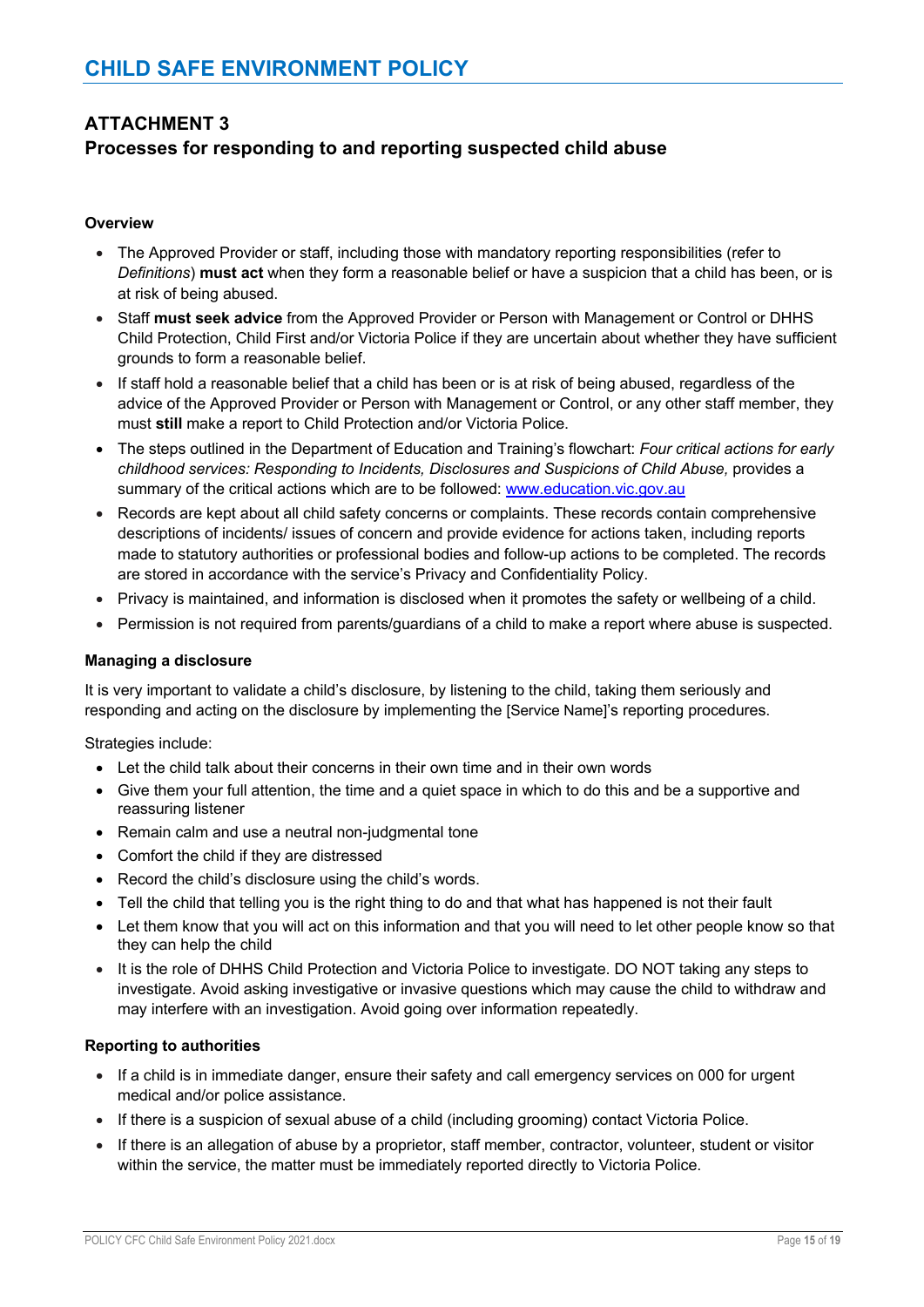# **CHILD SAFE ENVIRONMENT POLICY**

- To report concerns about the immediate safety of a child within their family or the community, call the nearest DHHS office in your region during business hours or after hours the Child Protection Crisis Line on 13 12 78 (24 hours, 7 days a week and toll free within Victoria). Note: this is an emergency service for weekends and after hours only, and cases reported to the Child Protection Crisis Line will be referred to the relevant DHHS office on the following working day
- Provide the following information:
	- the child's name, age and address
	- the reason for believing that the injury or behaviour is the result of abuse or neglect
	- an assessment of immediate danger to the child/ren (the person making the report may be questioned regarding knowledge of the current location of the alleged abuser/s)
	- a description of the injury or behaviour observed
	- the current location of the child

below).

- knowledge of other services that support or are involved with the family
- any other information about the family
- any specific details that will help the child, such as cultural background, need for an interpreter or disability support requirements.
- A notification should be made, even if the notifier does not have all the necessary information. There are two types of notifications to be made in relation to significant concerns for the safety or wellbeing of a child: a referral to Child FIRST (Family Services) or a report to Child Protection (see
- Staff must notify the Approved Provider or Person with Management or Control of all incidents, suspicions and disclosures of child abuse
- The Approved Provider or Person with Management or Control must notify DET (through the NQA IT System portal (www.acecqa.gov.au)) of any circumstance arising at the service that poses a risk to the health, safety or wellbeing of a child or children attending the service (Regulation 175 (2) (c) including:
	- occurrences of sexualised play between children
	- where children are being or may be at risk of being subjected to physical, emotional or sexual abuse including instances where children are observed displaying concerning behaviour that may indicate they are being subject to abuse
- Report to the Commission for Children and Young People in line with the requirements of the Reportable Conduct Scheme (see below).

#### **Making a referral to Child FIRST/Orange Door**

A referral to **Child FIRST** or **Orange Door** (refer to *Definitions)* should be made if the Approved Provider/staff member has significant concerns for a child's wellbeing and the child is not in immediate need of protection. This may include circumstances when there are:

- significant parenting problems that may be affecting the child's development
- family conflict, including family breakdown
- families under pressure, due to a family member's physical or mental illness, substance misuse, disability or bereavement
- young, isolated and/or unsupported families
- families experiencing significant social or economic disadvantage that may adversely impact on a child's care or development.

Child FIRST/Orange Door ensures that vulnerable children, young people and their families are linked effectively into relevant services, and this may be the best way to connect children, young people and their families with the services they need.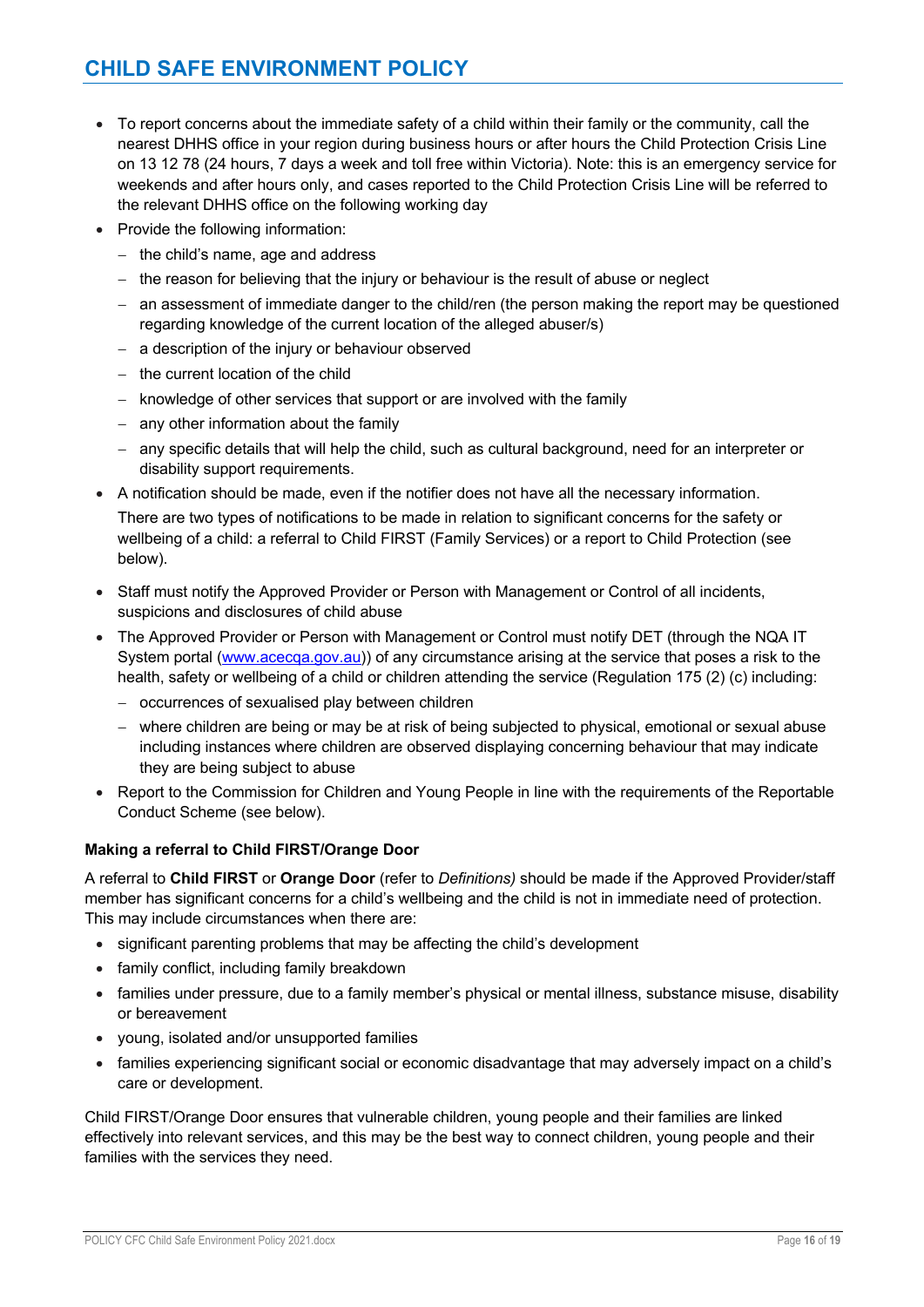#### **Making a report to Child Protection**

A report to **Child Protection** should be made if, after taking into account the available information, the staff member forms a view that the child **is** in need of protection because:

- the harm or risk of harm has a serious impact on the child's immediate safety, stability and/or development
- the harm or risk of harm is persistent and entrenched, and is likely to have a serious impact on the child's safety, stability and/or development
- the child's parents/guardians are unwilling or unable to protect the child or young person from harm.

Upon receipt of a credible report, Child Protection will seek further information, often from professionals who may already be involved with the child or family, to determine whether further action is required. In determining what steps to take, Child Protection will also consider any concerns previously reported with regard to the child or young person. In most circumstances, Child Protection will inform the notifier of the outcome of investigations.

When reporting concerns of child abuse and/or neglect, it is important to remember that:

- a failure to notify the Department of Health and Human Services is an offence under section 182 of the *Children, Youth and Families Act 2005*
- Child Protection must be notified as soon as practicable
- it is not necessary to prove that abuse has taken place, only to provide reasonable grounds (refer to Definitions) for the belief
- permission from parents/guardians or caregivers is **not required** to make a notification, nor do they need to be informed that a notification is being or has been made
- if a notification is made in good faith, the notifier cannot be held legally liable for any consequences, regardless of the outcome of the notification
- the identity of the notifier will remain confidential unless the notifier chooses to inform the child and/or family, or if the notifier consents in writing to the disclosure of their identity, or if the court decides that this information must be disclosed
- the notifier may have an ongoing role, including:
	- acting as a support person in interviews with the child or young person
	- attending a case conference
	- participating in case-planning meetings
	- continuing to monitor the child's behaviour and their interactions with others
	- observing/monitoring the conditions of a protective court order that may relate to access or contact with a parent/guardian and following the Craig Family Centre's procedures where the conditions are breached
	- liaising with other professionals and child protection officers in relation to a child or young person's wellbeing
	- providing written reports for case-planning meetings or court proceedings in relation to the child's wellbeing or progress.

#### **Contacting Parents/Carers**

Parents/guardians should only be advised that a notification has been made after discussion with DHHS Child Protection or Victoria Police to determine what information can be shared.

#### **The Reportable Conduct Scheme**

The Approved Provider must initially notify the Commission for Children and Young People of a reportable allegation (refer to *Definitions*) within three business days and update the Commission of progress within 30 calendar days.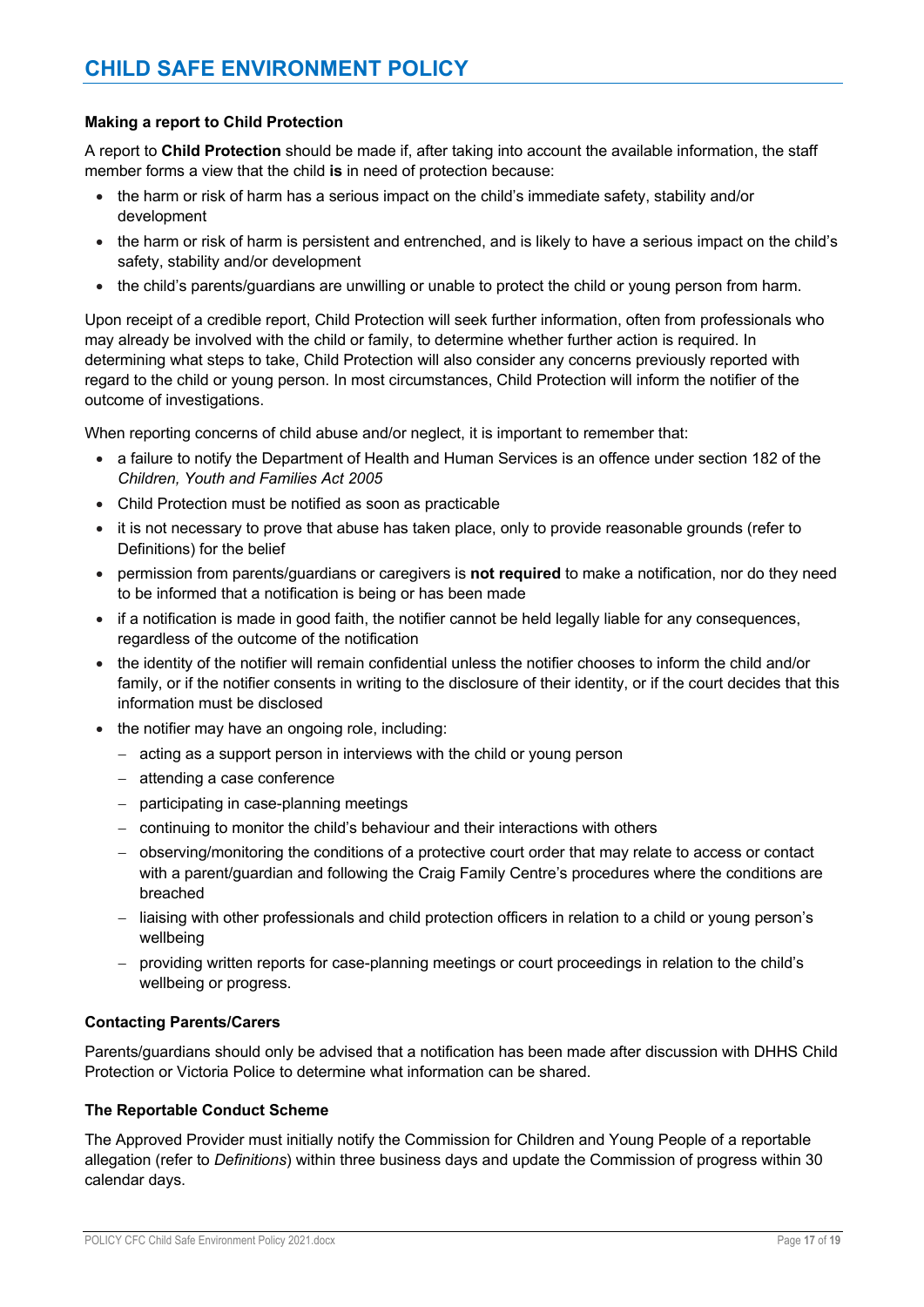# **CHILD SAFE ENVIRONMENT POLICY**

The Approved Provider must also investigate the reportable allegation and provide the findings of the investigation to the Commission. The service must also respond to the Commission when contacted for information.

#### **Support when making a report**

Making the decision to report can be a challenging and it is important to make use of available supports to guide your practice. Support is available from:

- Approved Provider, Person with Management or Control, Nominated Supervisor or Person in day to day Charge
- DHHS Child Protection and Child First
- Department of Education and Training staff
- Commission for Children and Young People
- Early Learning Association Australia for member organisations

#### **Resources**

Department of Education and Training PROTECT Portal: www.education.vic.gov.au

The Department of Education and Training's PROTECT portal provides tools and resources to assist professionals and early years services to respond to child abuse or potential child abuse, including:

- Early Childhood Guidance: This section supports early childhood providers to take action if they suspect, or are witness to, any form of child abuse.
- The flowchart: *Four critical actions for early childhood services: Responding to Incidents, Disclosures and Suspicions of Child Abuse,* provides a summary of the critical actions to take:
- Early Childhood Online Learning: This eLearning Module supports all professionals in early childhood settings to increase their capacity to respond effectively to children whose safety, health or wellbeing may be at risk.

#### Commission for Children and Young People: www.ccyp.vic.gov.au

The Reportable Conduct Scheme was phased in from 1 July 2017 and is administered by the Commission for Children and Young People.